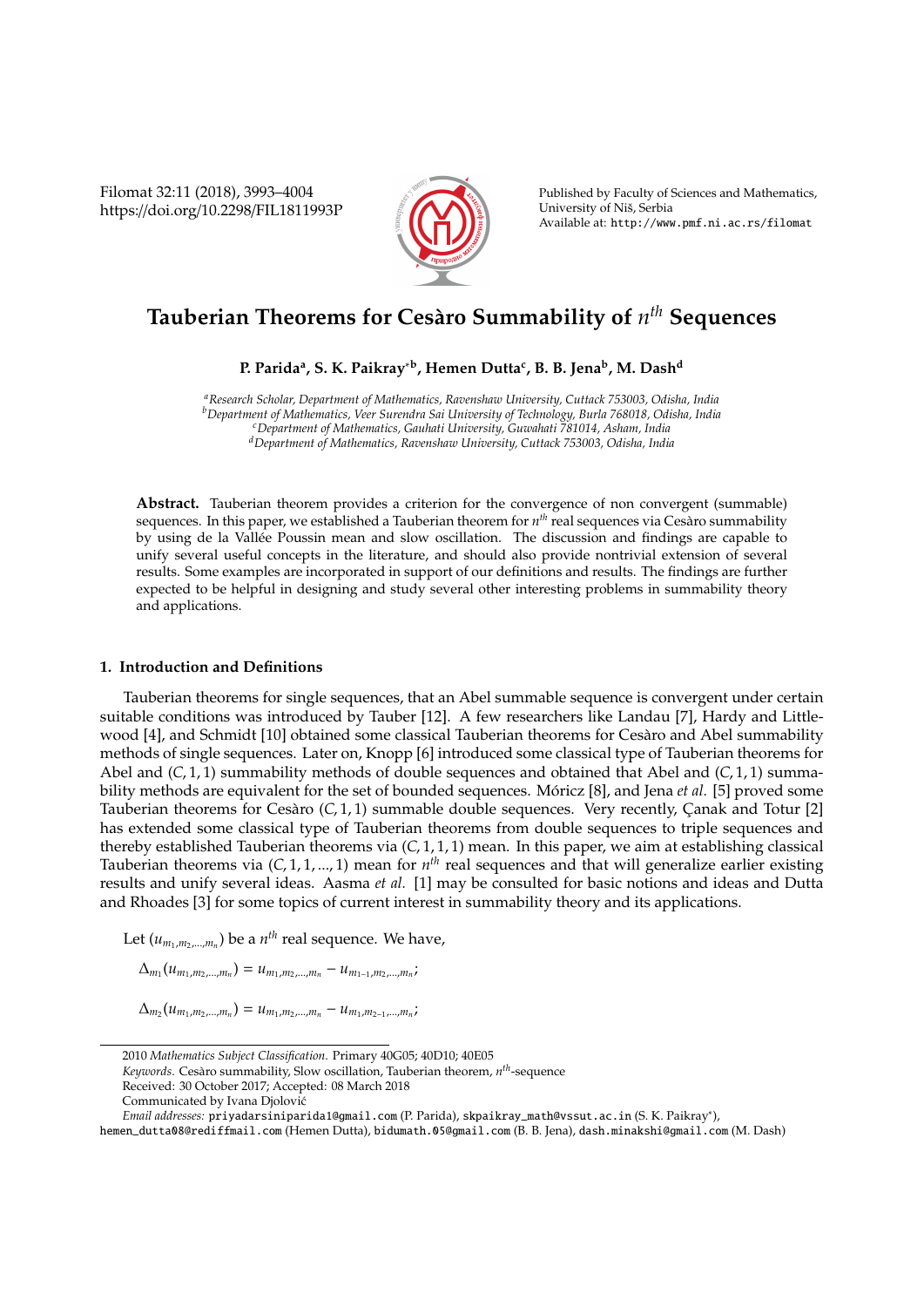... ... ...

 $\Delta_{m_n}(u_{m_1,m_2,...,m_n}) = u_{m_1,m_2,...,m_n} - u_{m_1,m_2,...,m_{n-1}}.$ 

 $\Delta_{m_1,m_2}(u_{m_1,m_2,...,m_n}) = \Delta_{m_1}(\Delta_{m_2}u_{m_1,m_2,...,m_n}) = \Delta_{m_2}(\Delta_{m_1}u_{m_1,m_2,...,m_n});$ 

... ... ...

 $\Delta_{m_{n-1},m_n}(u_{m_1,m_2,...,m_n}) = \Delta_{m_n}(\Delta_{m_{n-1}}u_{m_1,m_2,...,m_n}) = \Delta_{m_{n-1}}(\Delta_{m_n}u_{m_1,m_2,...,m_n}).$ 

Similarly,

 $\Delta_{m_1,m_2,...,m_n}(\mu_{m_1,m_2,...,m_n}) = \Delta_{m_1}(\Delta_{m_2,...,m_n}(\mu_{m_1,m_2,...,m_n}))$ 

A given sequence ( $u_{m_1,m_2,...,m_n}$ ) is said to be convergent (in Pringsheims sense) to *L* (see [9]), if for each given  $\varepsilon > 0$ , there exists a positive integer  $N_0$  such that  $|(u_{m_1,m_2,...,m_n}) - L| < \varepsilon$ , for all nonnegative integers  $m_1, m_2, ..., m_n > N_0$ .

In this case, we write

 $\lim_{m_1, m_2, ..., m_n \to \infty} (u_{m_1, m_2, ..., m_n}) = L.$ 

Note that, a  $n^{th}$  real sequence  $(u_{m_1,m_2,...,m_n})$  is said to be bounded, if there exists a constant,  $K>0$  such that  $|(u_{m_1,m_2,...,m_n})|$  < *K*, for all nonnegative integers  $m_1, m_2,..., m_n$ .

The  $(C, 1, 1, ..., 1)$  mean of  $n^{th}$  sequence, denoted by  $(\sigma_{m_1m_2...m_n}(u))$  is defined as

$$
\sigma_{m_1m_2\ldots m_n}(u)=\frac{1}{(m_1+1)(m_2+1)\ldots(m_n+1)}\sum_{i_1=0}^{m_1}\sum_{i_2=0}^{m_2}\ldots\sum_{i_n=0}^{m_n}u_{i_1i_2\ldots i_n}.
$$

The sequence  $(u_{m_1,m_2,...,m_n})$  is  $(C, 1, 1, ..., 1)$  summable to *L*, if

$$
\lim_{m_1,m_2,\ldots,m_n\to\infty}\sigma_{m_1m_2\ldots m_n}(u)=L.\tag{1}
$$

Clearly, a bounded sequence (*um*1,*m*2,...,*m<sup>n</sup>* ) is *P*-convergent to *L*, if

$$
\lim_{m_1,m_2,\ldots,m_n\to\infty}u_{m_1m_2\ldots m_n}=L.\tag{2}
$$

Also, existence of (2) implies the existence of (1) but not conversely. To prove the converse part, we use some conditions such as slow oscillation and de la Vallée Poussin mean of  $n^{th}$  sequence. Such conditions are called Tauberian conditions and theorems with Tauberian conditions are called Tauberian theorems.

It is known that from [5], a double sequence can written as,

$$
u_{m,n}-\sigma_{m,n}=v_{m,n}\Delta(u),
$$

where

$$
v_{m,n}\Delta(u)=\frac{1}{(m+1)(n+1)}\sum_{i_1=0}^m\sum_{i_2=0}^ni_1i_2\Delta_{i_1i_2}(u_{i_1i_2}).
$$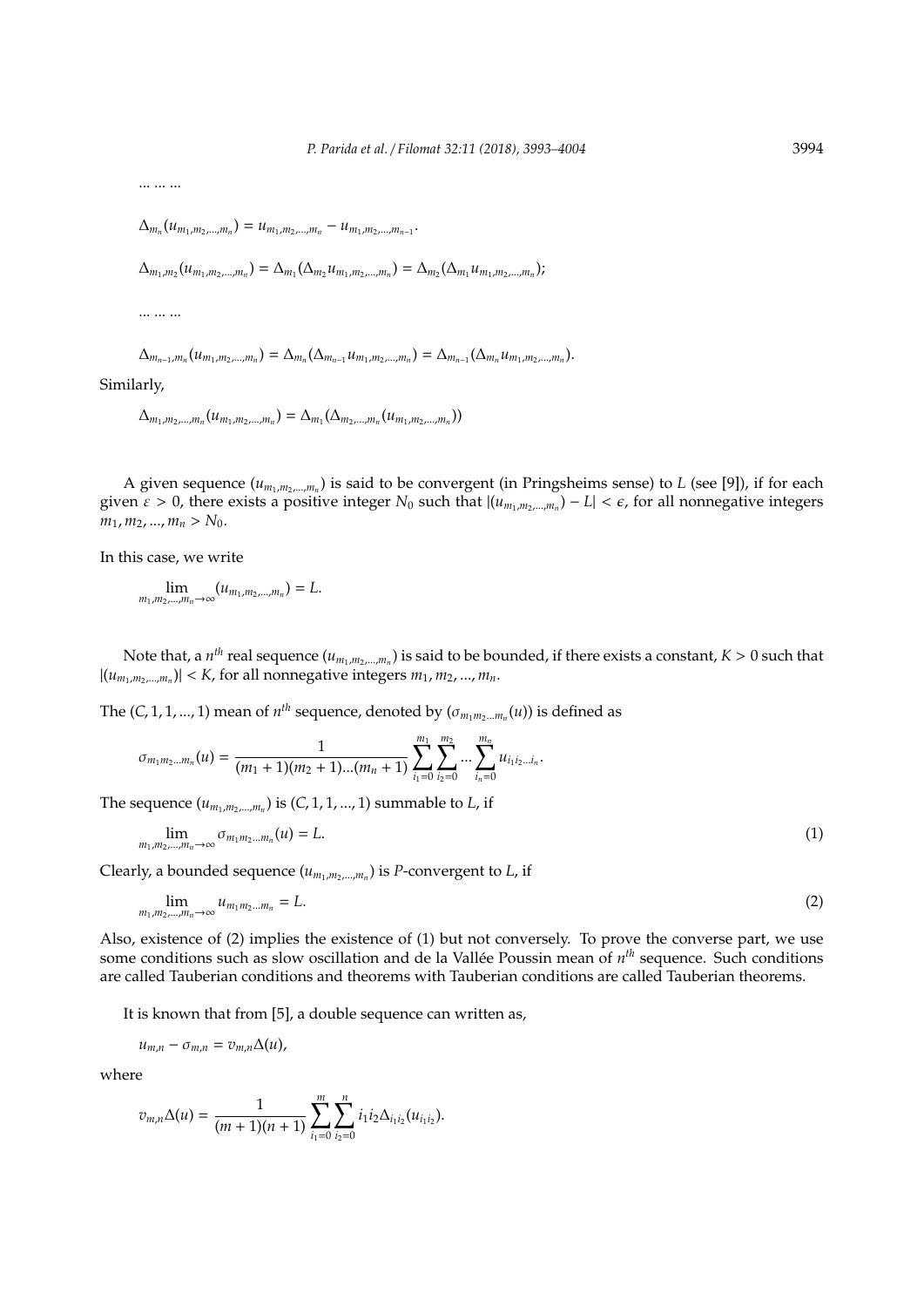Similarly, here for *n th* sequence, we may write

$$
u_{m_1,\ldots,m_n}-\sigma_{m_1,\ldots,m_n}=v_{m_1,\ldots,m_n}\Delta(u),
$$

where

$$
v_{m_1,\dots,m_n}\Delta(u)=\frac{1}{(m_1+1)\dots(m_n+1)}\sum_{i_1=0}^{m_1}\dots\sum_{i_n=0}^{m_n}i_1...\iota_n\Delta_{i_1...\iota_n}(u_{i_1...\iota_n}).
$$

Now, we present below an illustrative example to show that a sequence is (*C*, 1, 1, ..., 1) summable but not *P*-convergent

**Example 1.1.** Let us consider a bounded sequence

$$
u_{m_1m_2\ldots m_n} = \begin{cases} 1 & (m_1 = \text{even}) \\ 0 & (\text{otherwise}). \end{cases}
$$

Now

$$
\sigma_{m_1m_2\ldots m_n}(u) = \frac{1}{(m_1+1)(m_2+1)\ldots(m_n+1)} \sum_{i_1=0}^{m_1} \sum_{i_2=0}^{m_2} \ldots \sum_{i_n=0}^{m_n} u_{i_1i_2\ldots i_n}
$$

$$
= \begin{cases} \frac{(m_1-1)m_2...m_n}{2[(m_1+1)(m_2+1)...(m_n+1)]}, & if m_1 = odd, \\ \frac{m_1m_2...m_n}{2[(m_1+1)(m_2+1)...(m_n+1)]}, & if m_1 = even. \end{cases}
$$

Clearly, the sequence is  $(C, 1, 1, ..., 1)$  summable to  $\frac{1}{2}$ . But it is not *P*-convergent.

Next, it will be interesting to see that unlike single sequences, every *P*- convergent *n th* sequence need not be bounded and further every *P*- convergent *n th* sequence does not have to be (*C*, 1, 1, ..., 1) summable. It can be illustrated in the following example.

**Example 1.2.** Let us consider a sequence

$$
u_{m_1m_2\ldots m_n} = \begin{cases} m_1, & (m_2 = \ldots = m_n = 0, m_1 = 0, 1, 2, \ldots, ) \\ m_2, & (m_1 = \ldots = m_n = 0, m_2 = 0, 1, 2, \ldots, ) \\ 0, & (\text{otherwise}). \end{cases}
$$

Obviously, the sequence is unbounded but *P*-convergent to 0.

Furthermore,

$$
\sigma_{m_1m_2\ldots m_n}(u) = \lim_{m_1, m_2, \ldots, m_n \to \infty} \frac{1}{(m_1 + 1)(m_2 + 1)\ldots(m_n + 1)} \sum_{i_1=0}^{m_1} \sum_{i_2=0}^{m_2} \ldots \sum_{i_n=0}^{m_n} u_{i_1 i_2 \ldots i_n}
$$

$$
= \lim_{m_1, m_2, \ldots, m_n \to \infty} \frac{(m_1^2 + m_1)(m_2^2 + m_2)\ldots(m_n^2 + m_n)}{(n + 1)(m_1 + 1)(m_2 + 1), \ldots, (m_n + 1)}
$$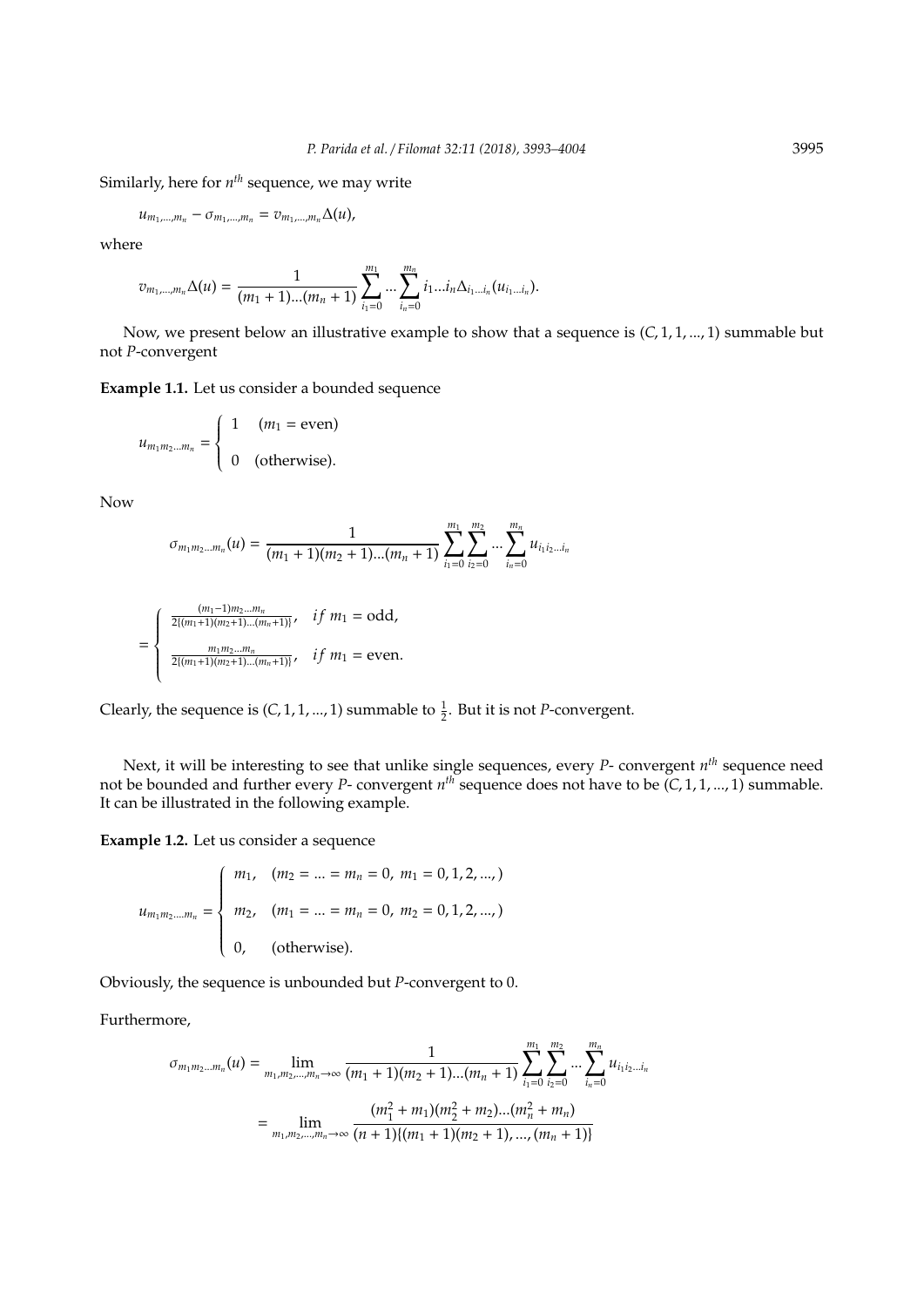does not tend to a finite limit. Therefore, it is not (*C*, 1, 1, ..., 1) summable.

Now, the definition of slow oscillation for  $n^{th}$  sequences is introduced in the sense of Stanojević [11] as follows:

A  $n^{th}$  sequence  $(u_{m_1,...,m_n})$  is said to be slowly oscillating in sense  $(0,0,0,...1,...,0)$  with 1 is in the  $k^{th}$  place if,

$$
\lim_{\lambda \to 1^+} \lim_{m_1 m_2 \dots m_n \to \infty} \sup \max_{m_k + 1 \le i \le \lambda_{m_k}} \left| \sum_{r = m_k + 1}^i \Delta_r u_{r m_2 m_3 \dots m_n} \right| = 0.
$$
\n(3)

Next, the de la Vallée Poussin mean  $\tau^>_{m_1m_2...m_n}(u)$  of the  $n^{th}$  sequence  $(u_{m_1,...,m_n})$  is defined for  $\lambda>1$  as,

$$
\frac{1}{(\lambda_{m_1}-m_1)(\lambda_{m_2}-m_2)...(\lambda_{m_n}-m_n)}\sum_{i_1=m_1+1}^{\lambda_{m_1}}\sum_{i_2=m_2+1}^{\lambda_{m_2}}... \sum_{i_n=m_n+1}^{\lambda_{m_n}}(u_{i_1,i_2,...,i_n})
$$
(4)

and for  $0 < \lambda < 1$  as,

$$
\frac{1}{(m_1-\lambda_{m_1})(m_2-\lambda_{m_2})...(m_n-\lambda_{m_n})}\sum_{i_1=\lambda_{m_1}+1}^{m_1}\sum_{i_2=\lambda_{m_2}+1}^{m_2}\cdots\sum_{i_n=\lambda_{m_n}+1}^{m_n}(u_{i_1,i_2,\ldots,i_n}).
$$
\n(5)

Moreover, now we define the Cesaro mean for each sequence of non-negative integers  $(k_1, k_2, ..., k_n)$ ,

$$
\sigma^{k_1, k_2, \dots, k_n} = \begin{cases} \frac{1}{(m_1 + 1) \dots (m_n + 1)} \sum_{i_1 = 0}^{m_1} \dots \sum_{i_n = 0}^{m_n} \sigma^{k_1 - 1, \dots, k_n - 1}, & \text{for } k_1, \dots, k_n \ge 1 \\ u_{m_1 m_2 \dots m_n}, & \text{for } k_1, \dots, k_n = 0. \end{cases}
$$

A sequence  $(u_{m_1,...,m_n})$  is said to be  $(C, k_1,...,k_n)$  summable to L, if  $\lim_{m_1,m_2,...,m_n\to\infty} \sigma^{k_1,...,k_n}(u) = L$ .

**Remark 1.1** If  $k_1 = ... = k_n = 1$  then  $(C, k_1, ..., k_n)$  summability reduces to  $(C, 1, ..., 1)$  summability.

The following is a list of some known theorems.

**Theorem 1.1** (see [13]) If  $(u_{m,n})$  is Cesàro (C, 1, 1) summable to s and  $(u_{m,n})$  is slowly oscillating, then  $\lim_{n\to\infty}(u_{m,n})=$ *s.*

**Theorem 1.2** (see [5]) If  $(u_{m,n})$  is Cesàro (C, k, r) summable to s and  $(u_{m,n})$  is slowly oscillating, then  $\lim_{n\to\infty}(u_{m,n})=s$ .

**Theorem 1.3** *(see [2])* If  $(u_{m,n,s})$  *is Cesàro*  $(C, 1, 1, 1)$  *summable to L and*  $(u_{m,n,s})$  *is slowly oscillating, then*  $\lim_{n\to\infty}(u_{m,n,s})=L.$ 

### **2. Main Theorems**

The objective of the present paper is to prove the generalized Littlewood-Tauberian theorem [2] for (*C*, 1, ..., 1) summability of a  $n<sup>th</sup>$  sequence by using slow oscillations and de la Vallée mean.

**Theorem 2.1** Let  $(u_{m_1m_2...m_n})$  be  $(C,1,1,...,1)$  summable to L. If  $(u_{m_1m_2...m_n})$  is slowly oscillating in sense  $(1,0,0,0,...,0)$ ,  $(0, 1, 0, 0, \ldots, 0)$ ,...,  $(0, 0, 0, 0, \ldots, 1)$ ; then  $(u_{m_1m_2\ldots m_n})$  is P-convergent to L.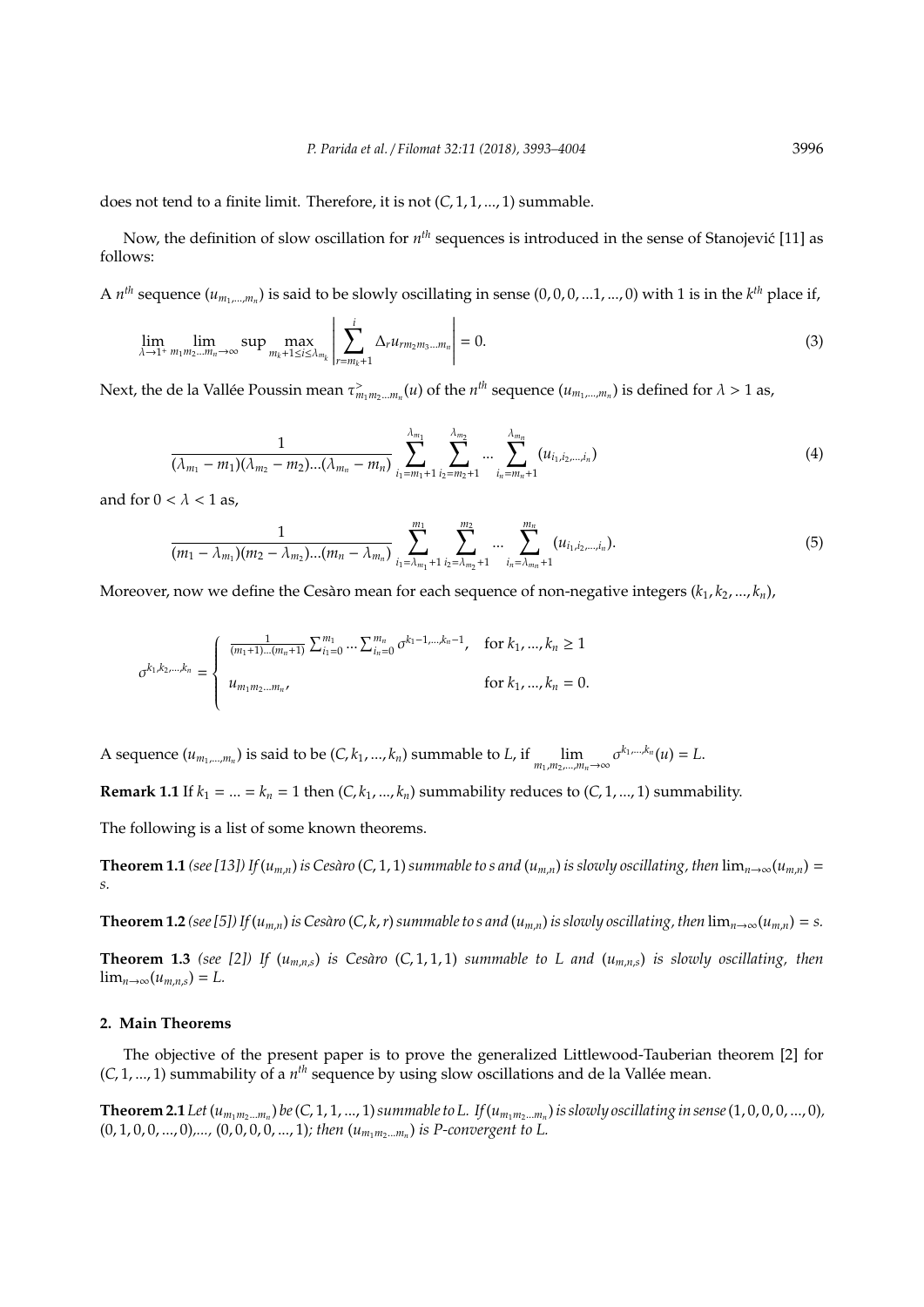The following lemmas give two representations of the difference  $u_{m_1m_2...m_n} - \sigma_{m_1m_2...m_n}(u)$  and are required for the proof of our main Theorem 2.1.

**Lemma 2.1** (see [2], p. 4, Lemma 4.1) Let  $\lambda_{m_1}, \lambda_{m_2}, ..., \lambda_{m_n}$  denote the integral part of  $\lambda m_1, \lambda m_2, ..., \lambda m_n$  re*spectively.*

(i) *If*  $\lambda > 1$ *, then* 

 $u_{m_1m_2...m_n} - \sigma_{m_1m_2...m_n}(u)$ 

$$
= \frac{(\lambda_{m_1} + 1)(\lambda_{m_2} + 1)...(\lambda_{m_n} + 1)}{(\lambda_{m_1} - m_1)(\lambda_{m_2} - m_2)...(\lambda_{m_n} - m_n)} \times
$$

$$
[\sigma_{\lambda_{m_1}\lambda_{m_2}...\lambda_{m_n}}(u) - \sigma_{m_1\lambda_{m_2}...\lambda_{m_n}}(u) - ... - \sigma_{\lambda_{m_1}\lambda_{m_2}...\lambda_{m_{n-1}}m_n}(u)
$$

 $+ \sigma_{\lambda_{m_1} m_2 m_3 ... \lambda_{m_n}}(u) + \sigma_{m_1 \lambda_{m_2} m_3 ... \lambda_{m_n}}(u) + ... + \sigma_{\lambda_{m_1} \lambda_{m_2} ... \lambda_{m_{n-2}} m_{n-1} m_n}(u)$ 

$$
...-\sigma_{m_1m_2...m_n}(u)]
$$

$$
-\frac{(\lambda_{m_1}+1)(\lambda_{m_2}+1)...(\lambda_{m_{n-1}}+1)}{(\lambda_{m_1}-m_1)(\lambda_{m_2}-m_2)...(\lambda_{m_{n-1}}-m_{n-1})} \times [-\sigma_{\lambda_{m_1}\lambda_{m_2}\lambda_{m_3}...\lambda_{m_{n-1}}m_n}(u)
$$

 $+ \sigma_{m_1 \lambda_{m_2} \lambda_{m_3} \ldots \lambda_{m_{n-1}} m_n}(u) + \ldots + \sigma_{\lambda_{m_1} \lambda_{m_2} \ldots \lambda_{m_{n-2}} \lambda_{m_{n-1}} m_n}(u) \ldots - \sigma_{m_1 m_2 \ldots m_n}(u)$ 

$$
-... - \frac{(\lambda_{m_2} + 1)(\lambda_{m_3} + 1)...(\lambda_{m_n} + 1)}{(\lambda_{m_2} - m_2)(\lambda_{m_3} - m_3)...(\lambda_{m_n} - m_n)} \times [-\sigma_{m_1\lambda_{m_2}m_3...\lambda_{m_n}}(u)
$$

 $+ \sigma_{m_1 \lambda_{m_2} \lambda_{m_3} \dots m_n}(u) + \dots + \sigma_{m_1 m_2 \lambda_{m_3} \dots \lambda_{m_{n-1}} \lambda_{m_n}}(u) + \dots - \sigma_{m_1 m_2 m_3 \dots m_n}(u)$ 

$$
+\frac{(\lambda_{m_1}+1)}{\lambda_{m_1-m_1}}(\sigma_{\lambda_{m_1}m_2...m_n}(u)-\sigma_{m_1m_2m_3...m_n}(u))+...+\frac{(\lambda_{m_1}+1)}{\lambda_{m_n-m_n}}\times
$$

 $[\sigma_{m_1m_2... \lambda_{m_n}}(u) - \sigma_{m_1m_2...m_n}(u)]$ 

$$
-\frac{1}{(\lambda_{m_1}-m_1)...(\lambda_{m_n}-m_n)}\sum_{i_1=m_1+1}^{\lambda_{m_1}}\sum_{i_2=m_2+1}^{\lambda_{m_2}}... \sum_{i_n=m_n+1}^{\lambda_{m_n}}(u_{i_1i_2...i_n}-u_{m_1m_2...m_n}).
$$

(ii)  $If 0 < \lambda < 1, then$ 

 $u_{m_1m_2...m_n} - \sigma_{m_1m_2...m_n}(u)$ 

$$
= \frac{(\lambda_{m_1} + 1)(\lambda_{m_2} + 1)...(\lambda_{m_n} + 1)}{(m_1 - \lambda_{m_1})(m_2 - \lambda_{m_2})...( \lambda_{m_n} - m_n)} \times [\sigma_{\lambda_{m_1}\lambda_{m_2}... \lambda_{m_n}}(u) - \sigma_{m_1\lambda_{m_2}...\lambda_{m_n}}(u) - ... - \sigma_{\lambda_{m_1}\lambda_{m_2}...\lambda_{m_{n-1}}m_n}(u)
$$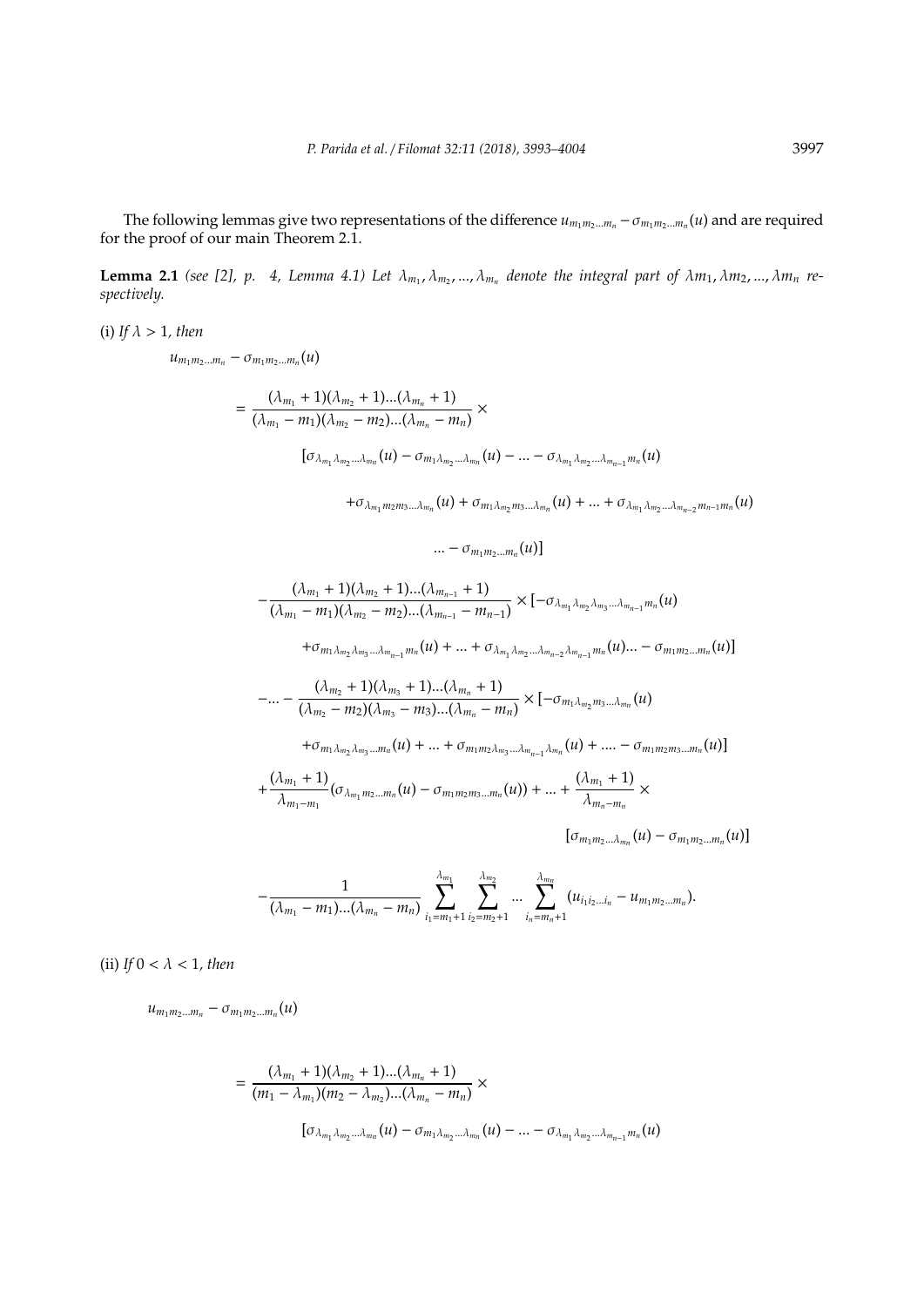$+ \sigma_{\lambda_{m_1} m_2 m_3 ... \lambda_{m_n}}(u) + \sigma_{m_1 \lambda_{m_2} m_3 ... \lambda_{m_n}}(u) + ... + \sigma_{\lambda_{m_1} \lambda_{m_2} ... \lambda_{m_{n-2}} m_{n-1} m_n}(u)$ 

...  $-\sigma_{m_1m_2...m_n}(u)$ ]

$$
-\frac{(\lambda_{m_1}+1)(\lambda_{m_2}+1)...(\lambda_{m_{n-1}}+1)}{(m_1-\lambda_{m_1})(m_2-\lambda_{m_2})...(m_{n-1}-\lambda_{m_{n-1}})} \times [-\sigma_{\lambda_{m_1}\lambda_{m_2}\lambda_{m_3}...\lambda_{m_{n-1}}m_n}(u)
$$

 $+ \sigma_{m_1 \lambda_{m_2} \lambda_{m_3} \dots \lambda_{m_{n-1}} m_n}(u) + \dots + \sigma_{\lambda_{m_1} \lambda_{m_2} \dots \lambda_{m_{n-2}} \lambda_{m_{n-1}} m_n}(u) - \dots - \sigma_{m_1 m_2 \dots m_n}(u)$ 

$$
-... - \frac{(\lambda_{m_2} + 1)(\lambda_{m_3} + 1)...(\lambda_{m_n} + 1)}{(m_2 - \lambda_{m_2})(m_3 - \lambda_{m_3})...(m_n - \lambda_{m_n})} \times [-\sigma_{m_1\lambda_{m_2}m_3...\lambda_{m_n}}(u) + \sigma_{m_1\lambda_{m_2}\lambda_{m_3}...\mu_n}(u) + ... + \sigma_{m_1m_2\lambda_{m_3}...\lambda_{m_{n-1}}\lambda_{m_n}}(u) + ... - \sigma_{m_1m_2m_3...\mu_n}(u)]
$$

$$
+\frac{(\lambda_{m_1}+1)}{m_1-\lambda_{m_1}}(\sigma_{\lambda_{m_1}m_2\ldots m_n}(u)-\sigma_{m_1m_2m_3\ldots m_n}(u))+\ldots +\frac{(\lambda_{m_1}+1)}{m_n-\lambda_{m_n}}
$$

 $\times[\sigma_{m_1m_2... \lambda_{m_n}}(u) - \sigma_{m_1m_2...m_n}(u)]$ 

$$
-\frac{1}{(m_1-\lambda_{m_1})...(m_n-\lambda_{m_n})}\sum_{i_1=m_1+1}^{\lambda_{m_1}}\sum_{i_2=m_2+1}^{\lambda_{m_2}}\cdots\sum_{i_n=m_n+1}^{\lambda_{m_n}}(u_{m_1m_2...m_n}-u_{i_1i_2,...i_n}).
$$

*Proof* (i) For  $\lambda > 1$ , by the definition of de la Vallée Poussin means of  $(u_{m_1m_2...m_n})$ , we have

$$
\tau_{m_1m_2...m_n}(u) = \frac{1}{(\lambda_{m_1} - m_1)(\lambda_{m_2} - m_2)...(\lambda_{m_n} - m_n)} \sum_{i_1 = m_1 + 1}^{\lambda_{m_1}} ... \sum_{i_n = m_n + 1}^{\lambda_{m_n}} (u_{i_1 i_2...i_n})
$$
  
\n
$$
= \frac{1}{(\lambda_{m_1} - m_1)(\lambda_{m_2} - m_2)...(\lambda_{m_n} - m_n)} \left[ \left( \sum_{i_1 = 0}^{\lambda_{m_1}} - \sum_{i_1 = 0}^{m_1} \right) ... \left( \sum_{i_n = 0}^{\lambda_{m_n}} - \sum_{i_n = 0}^{m_n} \right) \right] u_{i_1 i_2...i_n}
$$
  
\n
$$
= \frac{1}{(\lambda_{m_1} - m_1)(\lambda_{m_2} - m_2)...(\lambda_{m_n} - m_n)} \times \left[ \left( \sum_{i_1 = 0}^{\lambda_{m_1}} \sum_{i_2 = 0}^{\lambda_{m_2}} ... \sum_{i_n = 0}^{\lambda_{m_n}} \right) - \left( \sum_{i_1 = 0}^{\lambda_{m_1}} \sum_{i_2 = 0}^{\lambda_{m_1}} ... \sum_{i_n = 0}^{\lambda_{m_n}} \right) \right] u_{i_1 i_2...i_n}
$$
  
\n
$$
+ \frac{1}{(\lambda_{m_1} - m_1)(\lambda_{m_2} - m_2)...(\lambda_{m_n} - m_n)} \times \left[ \left( \sum_{i_1 = 0}^{\lambda_{m_1}} \sum_{i_2 = 0}^{\lambda_{m_2}} \sum_{i_n = 0}^{\lambda_{m_1}} \right) + ... + \left( \sum_{i_1 = 0}^{\lambda_{m_1}} \sum_{i_2 = 0}^{\lambda_{m_1}} ... \sum_{i_n = 0}^{\lambda_{m_n}} \right) \right] u_{i_1 i_2...i_n}
$$
  
\n
$$
+ ... + \frac{1}{(\lambda_{m_1} - m_1)(\lambda_{m_2} - m_2)...(\lambda_{m_n} - m_n)} \times \left[ \left( \sum_{i_1 = 0}^{\lambda_{m_1}} \sum_{i_2 = 0}^{\lambda_{m_1}} ... \sum_{i_n = 0}^{\lambda_{m_n}} \right) - ... - \
$$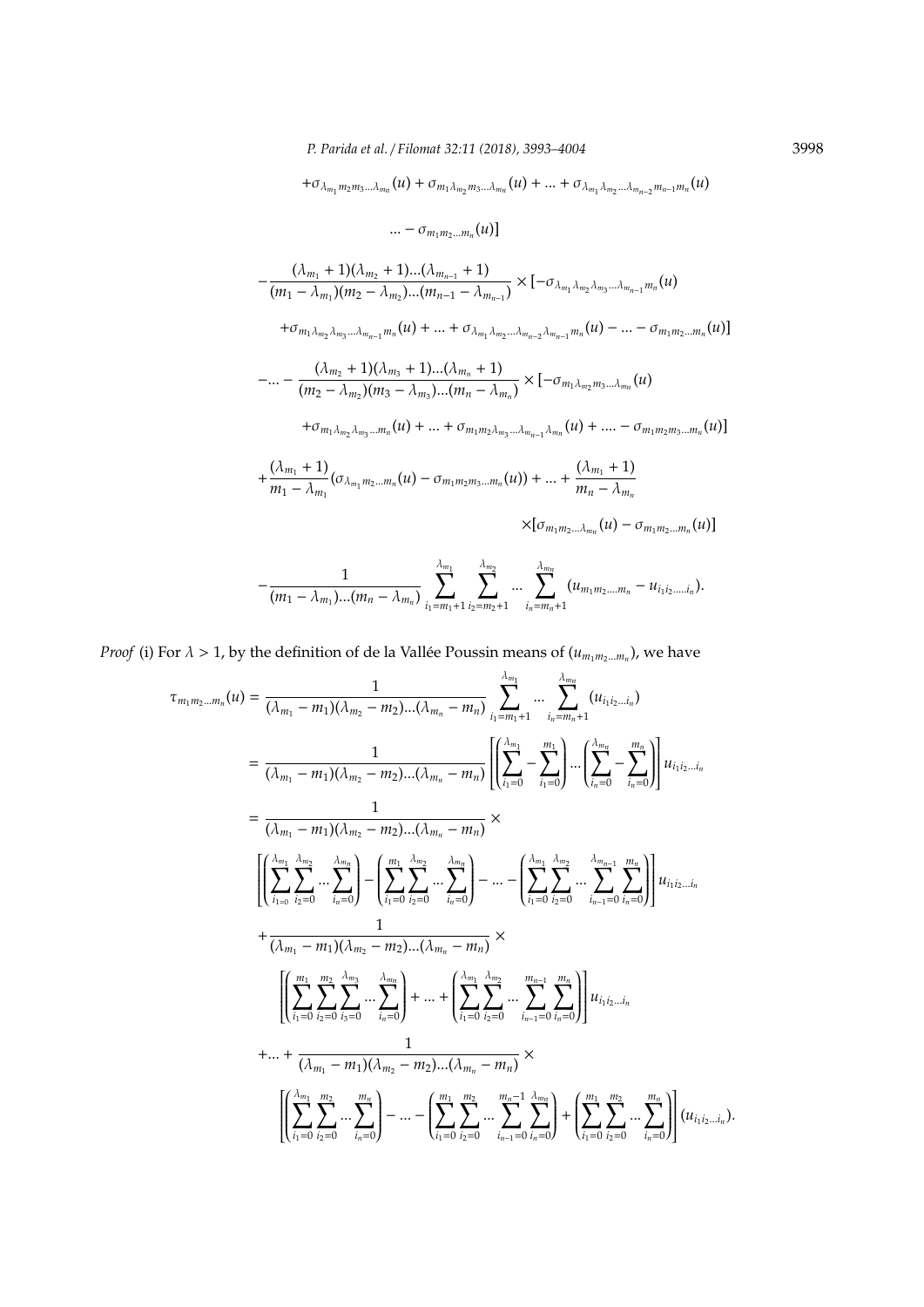Hence,

$$
\tau_{m_1m_2...m_n}(u) = \frac{1}{(\lambda_{m_1} - m_1)(\lambda_{m_2} - m_2)...(\lambda_{m_n} - m_n)} \times [((\lambda_{m_1} + 1)(\lambda_{m_2} + 1)...
$$

$$
(\lambda_{m_n} - m_n)) \sigma_{\lambda_{m_1} \lambda_{m_2} ... \lambda_{m_n}}(u) - ((m_1 + 1)(\lambda_{m_2} + 1)...(\lambda_{m_n} - m_n)) \sigma_{m_1 \lambda_{m_2} ... \lambda_{m_n}}
$$

$$
-((\lambda_{m_1} + 1)(\lambda_{m_2} + 1)...(\lambda_{m_{n-1}} + 1)(m_n + 1)) \sigma_{\lambda_{m_1} \lambda_{m_2} ... \lambda_{m_{n-1}} m_n}(u)
$$

$$
-(((m_1 + 1)(\lambda_{m_2} + 1)...(\lambda_{m_{n-1}} + 1)(\lambda_{m_n} + 1)) \sigma_{m_1 \lambda_{m_2} ... \lambda_{m_{n-1}} \lambda_{m_n}}(u)
$$

$$
-... -((\lambda_{m_1} + 1)(\lambda_{m_2} + 1)...(m_{n-1} + 1)(\lambda_{m_n} + 1)) \sigma_{m_1 \lambda_{m_2} ... m_{n-1} \lambda_{m_n}}(u)
$$

$$
+((m_1 + 1)(m_2 + 1)(\lambda_{m_3} + 1) \sigma_{m_1 m_2 \lambda_{m_3} ... \lambda_{m_n}})(u) + ... + (\lambda_{m_1} + 1)(\lambda_{m_2} + 1)...
$$

$$
(\lambda_{m_{n-2}} + 1)(m_{n-1} + 1)(m_n + 1) \sigma_{m_1 ... \lambda_{m_{n-2}} m_{n-1} m_n} - ... -
$$

$$
(\lambda_{m_1} + 1)...(m_n + 1) \sigma_{\lambda_{m_1} m_2 ... m_n}(u) - ... - (m_1 + 1)...(\lambda_{m_n} + 1) \sigma_{m_1 ... \lambda_{m_n}}
$$

$$
-(m_1 + 1)(m_2 + 1)...(m_n + 1) \sigma_{m_1 m_2 ... m_n}(u)]
$$

and

$$
\tau_{m_1m_2...m_n}(u) = \frac{(\lambda_{m_1} + 1)(\lambda_{m_2} + 1)...(\lambda_{m_n} + 1)}{(\lambda_{m_1} - m_1)(\lambda_{m_2} - m_2)...(\lambda_{m_n} - m_n)} \sigma_{\lambda_{m_1} \lambda_{m_2}... \lambda_{m_n}}(u)
$$
\n
$$
- \left[ \frac{(\lambda_{m_1} + 1)(\lambda_{m_2} + 1)...(\lambda_{m_n} + 1)}{(\lambda_{m_1} - m_1)(\lambda_{m_2} - m_2)...(\lambda_{m_n} - m_n)} - \frac{(\lambda_{m_2} + 1)(\lambda_{m_3} + 1)...(\lambda_{m_n} + 1)}{(\lambda_{m_2} - m_2)(\lambda_{m_3} - m_3)...(\lambda_{m_n} - m_n)} \right] \sigma_{m_1 \lambda_{m_2}... \lambda_{m_n}}
$$
\n
$$
-... - \left[ \frac{(\lambda_{m_1} + 1)(\lambda_{m_2} + 1)...(\lambda_{m_n} + 1)}{(\lambda_{m_1} - m_1)(\lambda_{m_2} - m_2)...(\lambda_{m_n} - m_n)} - \frac{(\lambda_{m_1} + 1)...(\lambda_{m_{n-1}} + 1)}{(\lambda_{m_1} - m_1)...(\lambda_{m_n} + 1)} \right] \sigma_{\lambda_{m_1}... \lambda_{m_{n-1}} m_n}
$$
\n
$$
+ \left[ \frac{(\lambda_{m_1} + 1)(\lambda_{m_2} + 1)...(\lambda_{m_n} + 1)}{(\lambda_{m_2} - m_2)...(\lambda_{m_n} - m_n)} - \frac{(\lambda_{m_1} + 1)(\lambda_{m_3} + 1)...(\lambda_{m_n} + 1)}{(\lambda_{m_1} - m_1)(\lambda_{m_3} - m_3)...(\lambda_{m_n} - m_n)} \right] \sigma_{m_1 m_2 \lambda_{m_3}... \lambda_{m_n}}
$$
\n
$$
-... - \left[ \frac{(\lambda_{m_2} + 1)(\lambda_{m_3} + 1)...(\lambda_{m_n} + 1)}{(\lambda_{m_2} - m_2)(\lambda_{m_3} - m_3)...(\lambda_{m_n} - m_n)} + \frac{(\lambda_{m_1} + 1)(\lambda_{m_3} + 1)...(\lambda_{m_n} + 1)}{(\lambda_{m_1} - m_1)(\lambda_{m_3
$$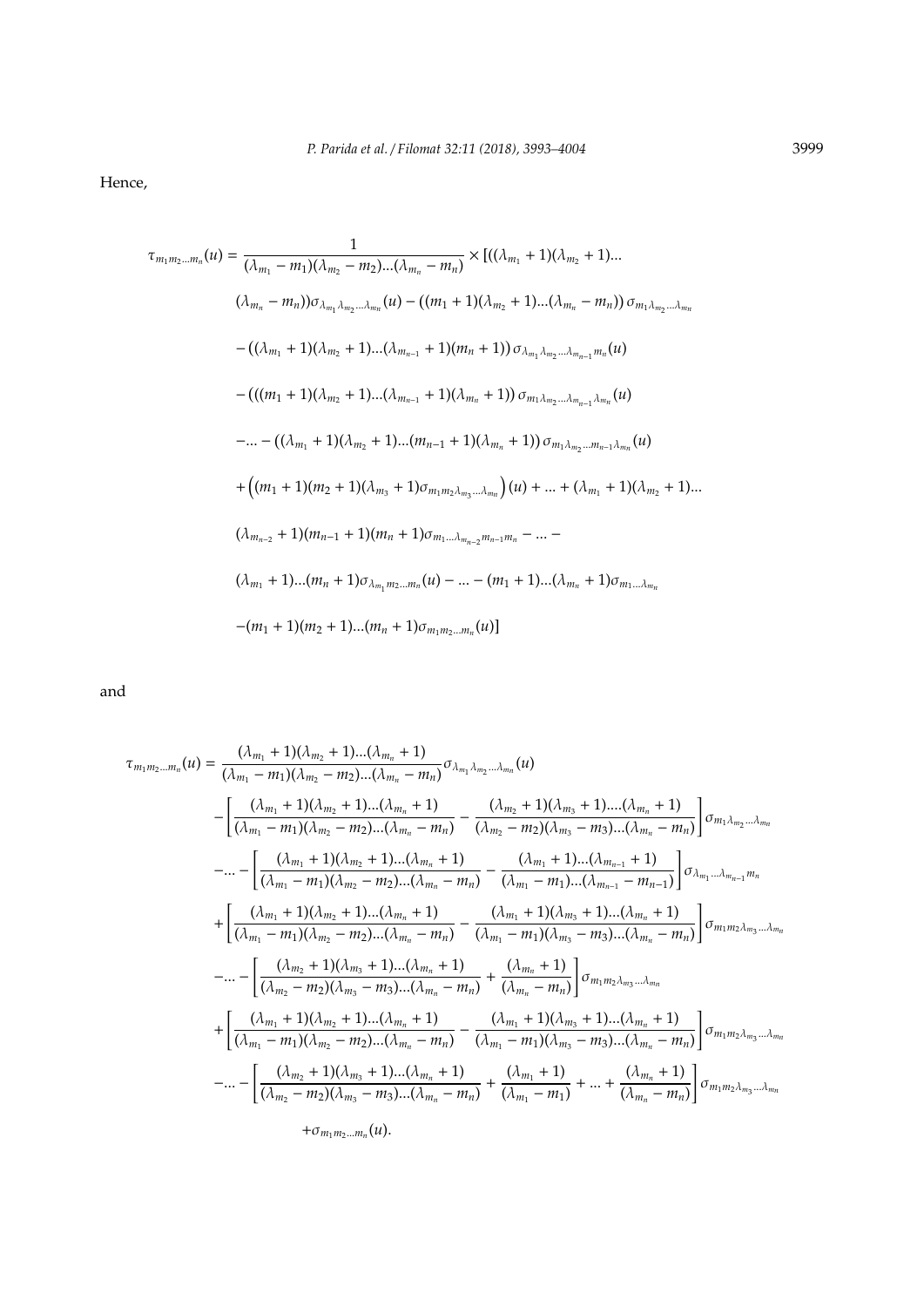The difference  $\tau_{m_1m_2...m_n}(u) - \sigma_{m_1m_2...m_n}$  can be written as

$$
\tau_{m_1m_2...m_n}(u) - \sigma_{m_1m_2...m_n}(u)
$$
\n
$$
= \frac{(\lambda_{m_1} + 1)(\lambda_{m_2} + 1)...(\lambda_{m_n} + 1)}{(\lambda_{m_1} - m_1)(\lambda_{m_2} - m_2)...(\lambda_{m_n} - m_n)} [\sigma_{\lambda_{m_1}\lambda_{m_2}...\lambda_{m_n}}(u) - \sigma_{m_1\lambda_{m_2}\lambda_{m_3}...\lambda_{m_n}}(u)
$$
\n
$$
-... - \sigma_{\lambda_{m_1}\lambda_{m_2}...\lambda_{m_{n-1}}m_n}(u) + \sigma_{m_1m_2\lambda_{m_3}...\lambda_{m_n}} + ... + \sigma_{\lambda_{m_1}\lambda_{m_2}...\mu_{n-1}m_n}
$$
\n
$$
+ \sigma_{\lambda_{m_1}m_2m_3...\mu_n} + ... + \sigma_{m_1m_2...\lambda_{m_n}}(u) - \sigma_{m_1m_2m_3...\lambda_{m_n}}(u)]
$$
\n
$$
(\lambda_{m_1} + 1)(\lambda_{m_2} + 1)...(\lambda_{m_{n-1}} + 1)
$$
\n
$$
\sigma_{\lambda_{m_1}m_2...\lambda_{m_n}}(u) = \sigma_{\lambda_{m_1}m_2...\lambda_{m_n}}(u)
$$

$$
-\frac{(\lambda_{m_1}+1)(\lambda_{m_2}+1)...(\lambda_{m_{n-1}}+1)}{(\lambda_{m_1}-m_1)(\lambda_{m_2}-m_2)...(\lambda_{m_{n-1}}-m_n)}[-\sigma_{\lambda_{m_1}\lambda_{m_2}...\lambda_{m_{n-1}}m_n}(u)+\sigma_{\lambda_{m_1}\lambda_{m_2}...\mu_{n-1}m_n}(u)]
$$

$$
+\sigma_{\lambda_{m_1}m_2\ldots m_n}-\sigma_{m_1m_2\ldots m_n}(u)]
$$

$$
-... - \frac{(\lambda_{m_1} + 1)(\lambda_{m_2} + 1)...(\lambda_{m_n} + 1)}{(\lambda_{m_1} - m_1)(\lambda_{m_2} - m_2)...(\lambda_{m_n} - m_n)}[-\sigma_{m_1\lambda_{m_2}\lambda_{m_3}...\lambda_{m_n}}(u) + \sigma_{m_1\lambda_{m_2}\lambda_{m_3}...\lambda_{m_n}}(u) + \sigma_{m_1\lambda_{m_2}...\lambda_{m_{n-1}}m_n}(u) - ... - \sigma_{m_1\lambda_{m_2}m_3...\lambda_{m_n}}(u) - \sigma_{m_1m_2...\mu_n}(u)] + \frac{\lambda_{m_1} + 1}{\lambda_{m_1} - m}[\sigma_{\lambda_{m_1}...\mu_n}(u) - \sigma_{m_1...\mu_n}(u)] + ... + \frac{\lambda_{m_n} + 1}{\lambda_{m_n} - m_n}[\sigma_{m_1...\mu_{n-1}m_n}(u) - \sigma_{m_1...\mu_n}(u)].
$$

It follows from the previous equation that,

$$
u_{m_1m_2...m_n} - \sigma_{m_1m_2...m_n}(u)
$$
\n
$$
= \frac{(\lambda_{m_1} + 1)(\lambda_{m_2} + 1)...(\lambda_{m_n} + 1)}{(\lambda_{m_1} - m_1)(\lambda_{m_2} - m_2)...(\lambda_{m_n} - m_n)} [\sigma_{\lambda_{m_1} \lambda_{m_2}...\lambda_{m_n}}(u) - \sigma_{m_1 \lambda_{m_2}...\lambda_{m_n}}(u)
$$
\n
$$
-... - \sigma_{\lambda_{m_1} \lambda_{m_2}...\lambda_{m_{n-1}}m_n}(u) + \sigma_{\lambda_{m_1} m_2 m_3...\lambda_{m_n}}(u) + \sigma_{m_1 \lambda_{m_2} m_3...\lambda_{m_n}}(u)
$$
\n
$$
+... + \sigma_{\lambda_{m_1} \lambda_{m_2}...\lambda_{m_{n-2}}m_{n-1}m_n}(u) \dots - \sigma_{m_1 m_2...\mu_n}(u)]
$$
\n
$$
- \frac{(\lambda_{m_1} + 1)(\lambda_{m_2} + 1)...(\lambda_{m_{n-1}} + 1)}{(\lambda_{m_1} - m_1)(\lambda_{m_2} - m_2)...(\lambda_{m_{n-1}} - m_{n-1})} [-\sigma_{\lambda_{m_1} \lambda_{m_2}...\lambda_{m_{n-1}}m_n}(u)
$$
\n
$$
+ \sigma_{m_1 \lambda_{m_2} \lambda_{m_3}...\lambda_{m_{n-1}}m_n}(u) + ... + \sigma_{\lambda_{m_1} \lambda_{m_2}...\lambda_{m_{n-2}}\lambda_{m_{n-1}}m_n}(u) \dots - \sigma_{m_1 m_2...\mu_n}(u)]
$$
\n
$$
- \frac{(\lambda_{m_2} + 1)(\lambda_{m_3} + 1)...(\lambda_{m_n} + 1)}{(\lambda_{m_2} - m_2)(\lambda_{m_3} - m_3)...(\lambda_{m_n} - m_n)} [-\sigma_{m_1 \lambda_{m_2} m_3...\lambda_{m_n}}(u) + \sigma_{m_1 \lambda_{m_2} \lambda_{m_3}...\mu_n}(u)
$$
\n
$$
+... + \sigma_{m_1 m_2 \lambda_{m_3}...\lambda_{m_{n-1}}\lambda_{m_n}}(u) + ... - \sigma_{m_1 m_2 m_3...\mu_n}(u)]
$$
\n
$$
+
$$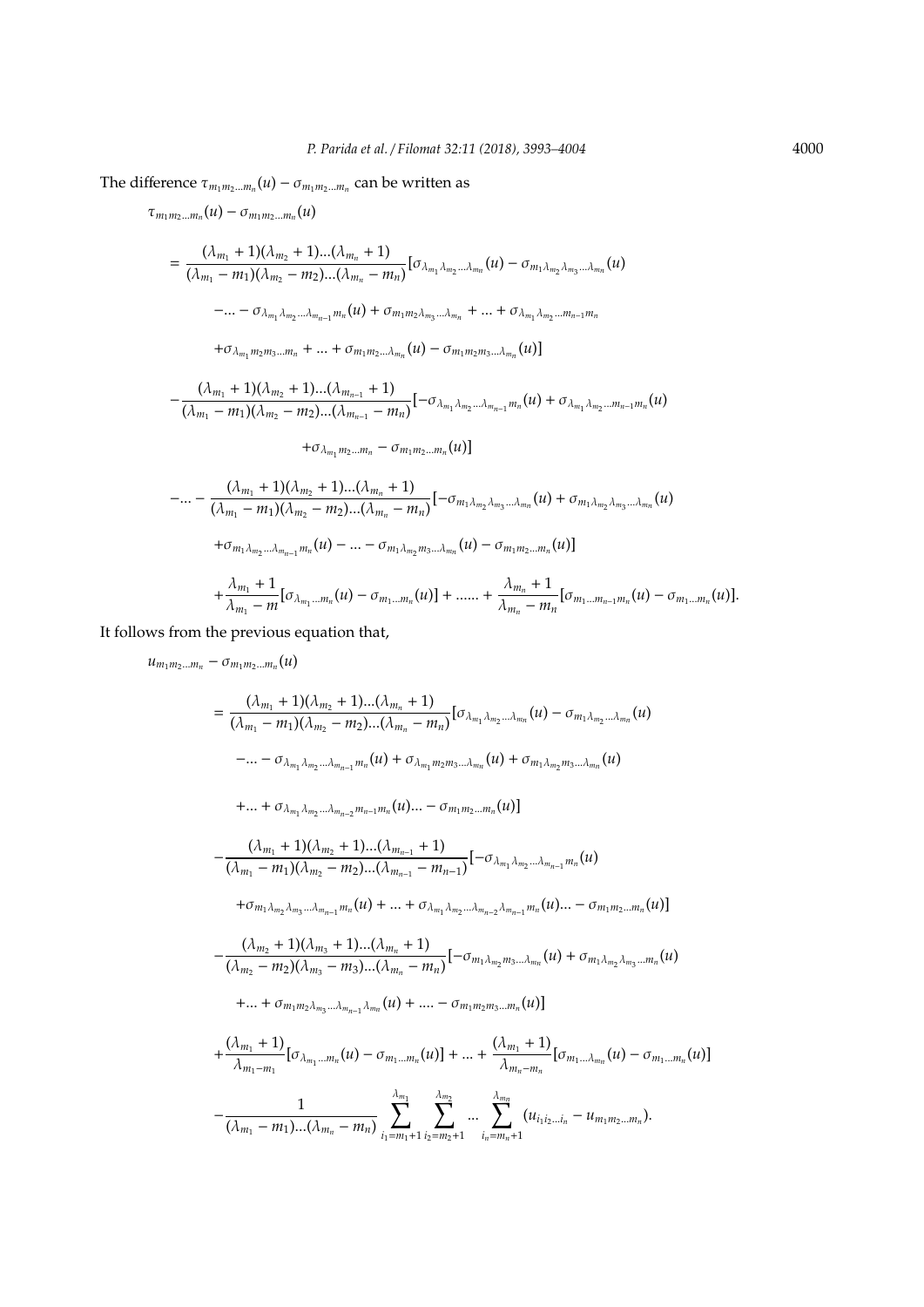This completes the proof of Lemma  $(2.1)(i)$ .

(ii) The proof for  $0 < \lambda < 1$  is similar to that of first part of Lemma 2.1(i).

**Lemma 2.2** (see [5], Lemma 6. p. 2-3) A sequence  $(u_{m_1m_2...m_n})$  is slowly oscillating if and only if  $v_{u_{m_1m_2...m_n}}\Delta(u)$ *is slowly oscillating and bounded.*

*Proof of Theorem 2.1* By Lemma 2.1(i) we obtain

$$
|u_{m_1m_2...m_n} - \sigma_{m_1m_2...m_n}(u)| \leq |\tau_{m_1m_2...m_n}(u) - \sigma_{m_1m_2...m_n}(u)|
$$
  
+ 
$$
\Big| - \frac{1}{(\lambda_{m_1} - m_1)(\lambda_{m_2} - m_2)...(\lambda_{m_n} - m_n)} \sum_{i_1=m_1+1}^{\lambda_{m_1}} \sum_{i_2=m_2+1}^{\lambda_{m_2}} ...
$$
  

$$
\sum_{i_n=m_n+1}^{\lambda_{m_n}} (u_{i_1i_2...i_n} - u_{m_1m_2...m_n}) \Big|.
$$
 (6)

(*u*)|

For the second term on the right hand side of the inequality (6), we have

$$
\left| \frac{1}{(\lambda_{m_1} - m_1)(\lambda_{m_2} - m_2)...(\lambda_{m_n} - m_n)} \sum_{i_1 = m_1 + 1}^{\lambda_{m_1}} \sum_{i_2 = m_2 + 1}^{\lambda_{m_2}} ... \sum_{i_n = m_n + 1}^{\lambda_{m_n}} (u_{i_1 i_2 ... i_n} - u_{m_1 m_2 ... m_n}) \right|
$$
  
\n
$$
\leq \frac{1}{(\lambda_{m_1} - m_1)(\lambda_{m_2} - m_2)...(\lambda_{m_n} - m_n)} \sum_{i_1 = m_1 + 1}^{\lambda_{m_1}} \sum_{i_2 = m_2 + 1}^{\lambda_{m_2}} ... \sum_{i_n = m_n + 1}^{\lambda_{m_n}} (u_{i_1 i_2 ... i_n} - u_{m_1 m_2 ... m_n}) \right|
$$
  
\n
$$
\left( \left| \sum_{r_1 = m_1 + 1}^{\lambda_{m_1}} \Delta_{r_1} u_{r_1 i_2 ... i_n} \right| + \left| \sum_{r_2 = m_2 + 1}^{\lambda_{m_2}} \Delta_{r_2} u_{m_1 r_2 i_3 ... i_n} \right| + ... + \left| \sum_{r_n = m_n + 1}^{\lambda_{m_n}} \Delta_{r_n} u_{m_1 m_2 ... m_{n-1} r_n} \right| \right)
$$

and then

$$
\left| -\frac{1}{(\lambda_{m_1} - m_1)(\lambda_{m_2} - m_2)...(\lambda_{m_n} - m_n)} \sum_{i_1 = m_1 + 1}^{\lambda_{m_1}} \sum_{i_2 = m_2 + 1}^{\lambda_{m_2}} ... \sum_{i_n = m_n + 1}^{\lambda_{m_n}} (u_{i_1 i_2 ... i_n} - u_{m_1 m_2 ... m_n}) \right|
$$
  
\n
$$
\leq \max_{m_1 + 1 \leq i \leq \lambda_{m_1}} \left| \sum_{r_1 = m_1 + 1}^{i_1} \Delta_{r_1} u_{r_1 i_2 i_3 ... i_n} \right| + \max_{m_2 + 1 \leq i_2 \leq \lambda_{m_2}} \left| \sum_{r_2 = m_2 + 1}^{i_2} \Delta_{r_2} u_{m_1 r_2 i_3 ... i_n} \right|
$$
  
\n
$$
+ ... + \max_{m_n + 1 \leq i_n \leq \lambda_{m_n}} \left| \sum_{r_n = m_n + 1}^{i_n} \Delta_{r_n} u_{m_1 m_2 m_3 ... m_{n-1} r_n} \right|.
$$
 (7)

By taking the lim sup on both sides of the inequality (7) as  $m_1...m_n \to \infty$ , and the first term on the right hand side of the inequality (7) vanishes by Lemma 2.1(i). We have,

$$
\lim_{m_1, m_2, \dots, m_n \to \infty} \sup |(u_{m_1, m_2, \dots, m_n} - \sigma_{m_1, m_2, \dots, m_n})| \le \lim_{m_1, m_2, \dots, m_n \to \infty} \sup \max_{m_1 + 1 \le i_1 \le \lambda_{m_1}} \left| \sum_{r_1 = m_1 + 1}^{i_1} \Delta_{r_1} u_{r_1 i_2 i_3 \dots i_n} \right| \n+ \lim_{m_1, m_2, \dots, m_n \to \infty} \sup \max_{m_2 + 1 \le i_2 \le \lambda_{m_2}} \left| \sum_{r_2 = m_2 + 1}^{i_2} \Delta_{r_2} u_{m_1 r_2 i_3 \dots i_n} \right| \n+ \lim_{m_1, m_2, \dots, m_n \to \infty} \sup \max_{m_n + 1 \le i_n \le \lambda_{m_n}} \left| \sum_{r_n = m_n + 1}^{i_2} \Delta_{r_n} u_{m_1 m_2 \dots m_{n-1} r_n} \right|.
$$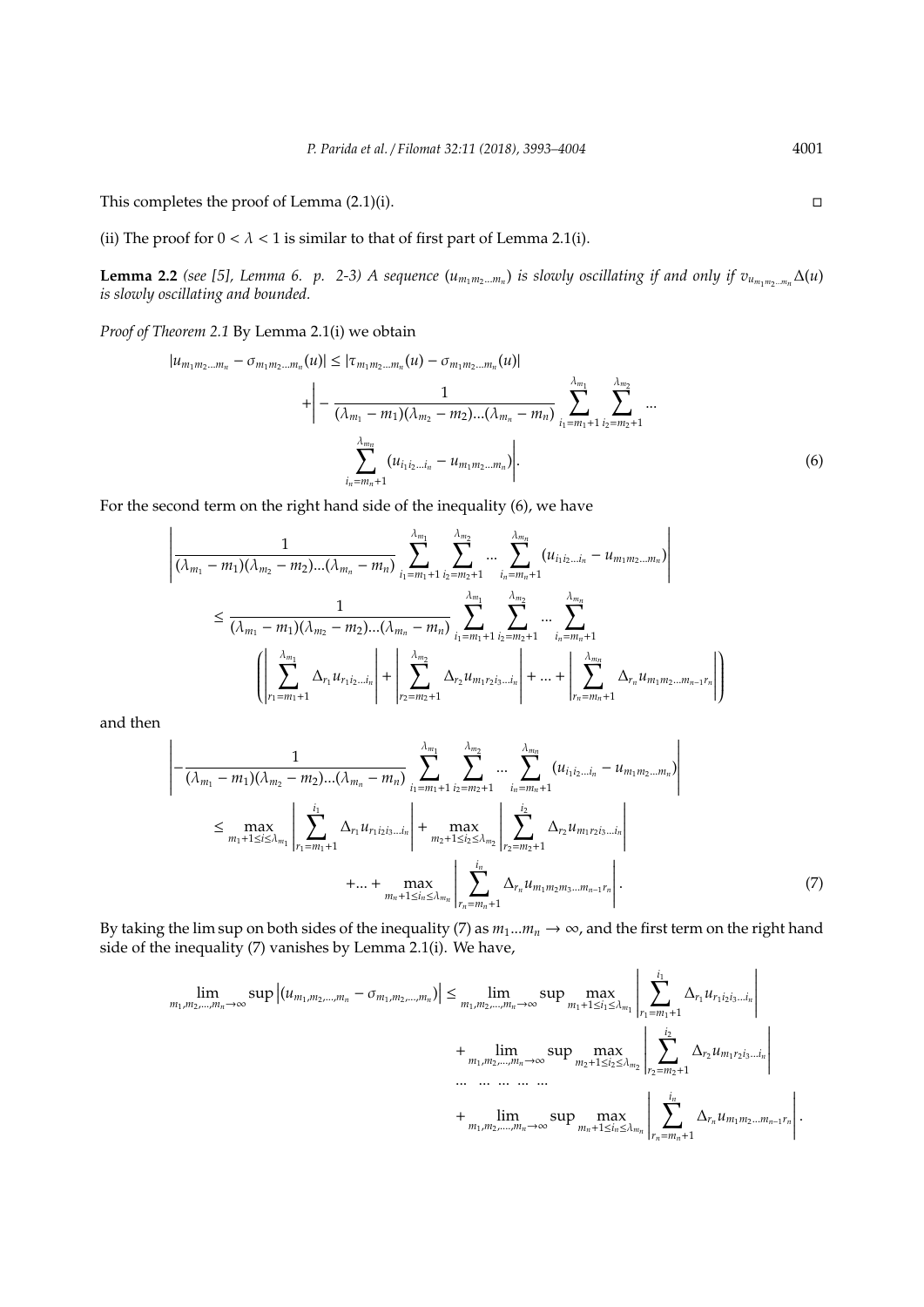Taking limit to both sides of the last inequality as  $\lambda \to 1^+$ , again since  $(u_{m_1m_2...m_n})$  is slowly oscillating in senses (1, 0, 0, ..., 0), (0, 1, 0, ..., 0), ..., (0, 0, 0, ..., 1); we have

$$
\lim_{m_1,m_2,...,m_n\to\infty} \sup |u_{m_1m_2...m_n}-\sigma_{m_1,m_2,...,m_n}(u)|\leq 0.
$$

Therefore,  $(u_{m_1,m_2,...,m_n})$  is *P*-convergent to *L*.

This completes the proof of of Theorem 2.1

**Corollary 2.1** Let  $(u_{m_1m_2...m_n})$  be  $(C, k_1, k_2,..., k_n)$  summable to L. If  $(u_{m_1m_2...m_n})$  is slowly oscillating in sense (1, 0, 0, 0, ..., 0), (0, 1, 0, 0, ..., 0),..., (0, 0, 0, 0, ..., 1); then  $(u_{m_1m_2\dots m_n})$  is P-convergent to L.

*Proof.* Let  $(u_{m_1m_2...m_n})$  be slowly oscillating, then  $(\sigma^{k_1...k_n})$  is slowly oscillating (by Lemma 2.2). Further, since  $u = (u_{m_1m_2\ldots m_n})$  is  $(C, k_1, k_2, \ldots, k_r)$  summable to *L*; so by Theorem 2.1,

$$
\lim_{m_1 m_2 \dots m_n \to \infty} (\sigma^{k_1 \dots k_n})(u) = L. \tag{8}
$$

Next from the definition,

$$
(\sigma^{k_1 \ldots k_n})(u) = \sigma^{1 \ldots 1}(u)(\sigma^{k_1-1 \ldots k_n-1}(u)) = L. \tag{9}
$$

Clearly, (8) and (9) imply that  $u = (u_{m_1m_2...m_n})$  is  $(C, k_1-1, k_2-1, ..., k_r-1)$  summable to L. Again,  $(\sigma^{k_1-1...k_n-1}(u))$ is also slowly oscillating (by Lemma 2.2); Thus, by Theorem 2.1, we have

$$
\lim_{m_1m_2\ldots m_n\to\infty}(\sigma^{k_1-1\ldots k_n-1}(u))=L.
$$

Continuing in this way, we get  $(u_{m_1m_2....m_n})$  is P-convergent to L.

This completes the proof of of Corollary 2.1

**Theorem 2.2** Let  $u_{m_1m_2...m_n}$  be (C, 1, 1, 1, ..., 1) summable to L. If  $m_1\Delta_{m_1}u_{m_1m_2...m_n} \geq -K$ ,  $m_2\Delta_{m_2}u_{m_1m_2...m_n} \geq -K$ ,...,  $m_n \Delta_{m_n} u_{m_1 m_2 \dots m_n} \geq -K$ ; then  $(u_{m_1 m_2 \dots m_n})$  is P-convergent to L.

*Proof.* Taking lim sup on both sides of the identity in Lemma 2.1(i) as  $m_1m_2...m_n \to \infty$  for  $\lambda > 1$ , we have

 $\limsup u_{m_1m_2...m_n} - \sigma_{m_1m_2...m_n}(u)$  $m_1$ ... $m_n$ →∞

$$
\leq \limsup_{m_1...m_n\to\infty}\left(\frac{(\lambda_{m_1}+1)(\lambda_{m_2}+1)...(\lambda_{m_n}+1)}{(\lambda_{m_1}-m_1)(\lambda_{m_2}-m_2)...(\lambda_{m_n}-m_n)}\right[-\sigma_{m_1\lambda_{m_2}...\lambda_{m_n}}(u)\\-\ldots-\sigma_{\lambda_{m_1}\lambda_{m_2}...\lambda_{m_{n-1}}m_n}(u)+\sigma_{\lambda_{m_1}m_2m_3...\lambda_{m_n}}(u)+\sigma_{m_1\lambda_{m_2}m_3...\lambda_{m_n}}(u)
$$

$$
+...+\sigma_{\lambda_{m_{1}}\lambda_{m_{2}}... \lambda_{m_{n-2}}m_{n-1}m_{n}}(u)-...-\sigma_{m_{1}m_{2}...m_{n}}(u)]
$$

$$
-\frac{(\lambda_{m_1}+1)(\lambda_{m_2}+1)...(\lambda_{m_{n-1}}+1)}{(\lambda_{m_1}-m_1)(\lambda_{m_2}-m_2)...(\lambda_{m_{n-1}}-m_{n-1})}\left[-\sigma_{\lambda_{m_1}\lambda_{m_2}\lambda_{m_3}...\lambda_{m_{n-1}}m_n}(u)\right]
$$

$$
+ \sigma_{m_1...\lambda_{m_{n-1}}m_n}(u) + ... + \sigma_{\lambda_{m_1}...\lambda_{m_{n-2}}\lambda_{m_{n-1}}m_n}(u) - ... - \sigma_{m_1m_2...m_n}(u)
$$

$$
-... - \frac{(\lambda_{m_2} + 1)(\lambda_{m_3} + 1)...(\lambda_{m_n} + 1)}{(\lambda_{m_2} - m_2)(\lambda_{m_3} - m_3)...(\lambda_{m_n} - m_n)}[-\sigma_{m_1\lambda_{m_2}m_3...\lambda_{m_n}}(u) + \sigma_{m_1\lambda_{m_2}\lambda_{m_3}...\mu_n}(u)
$$

+... + 
$$
\sigma_{m_1m_2\lambda_{m_3}\ldots\lambda_{m_{n-1}}\lambda_{m_n}}(u)
$$
 + ... -  $\sigma_{m_1m_2m_3\ldots m_n}(u)$ ]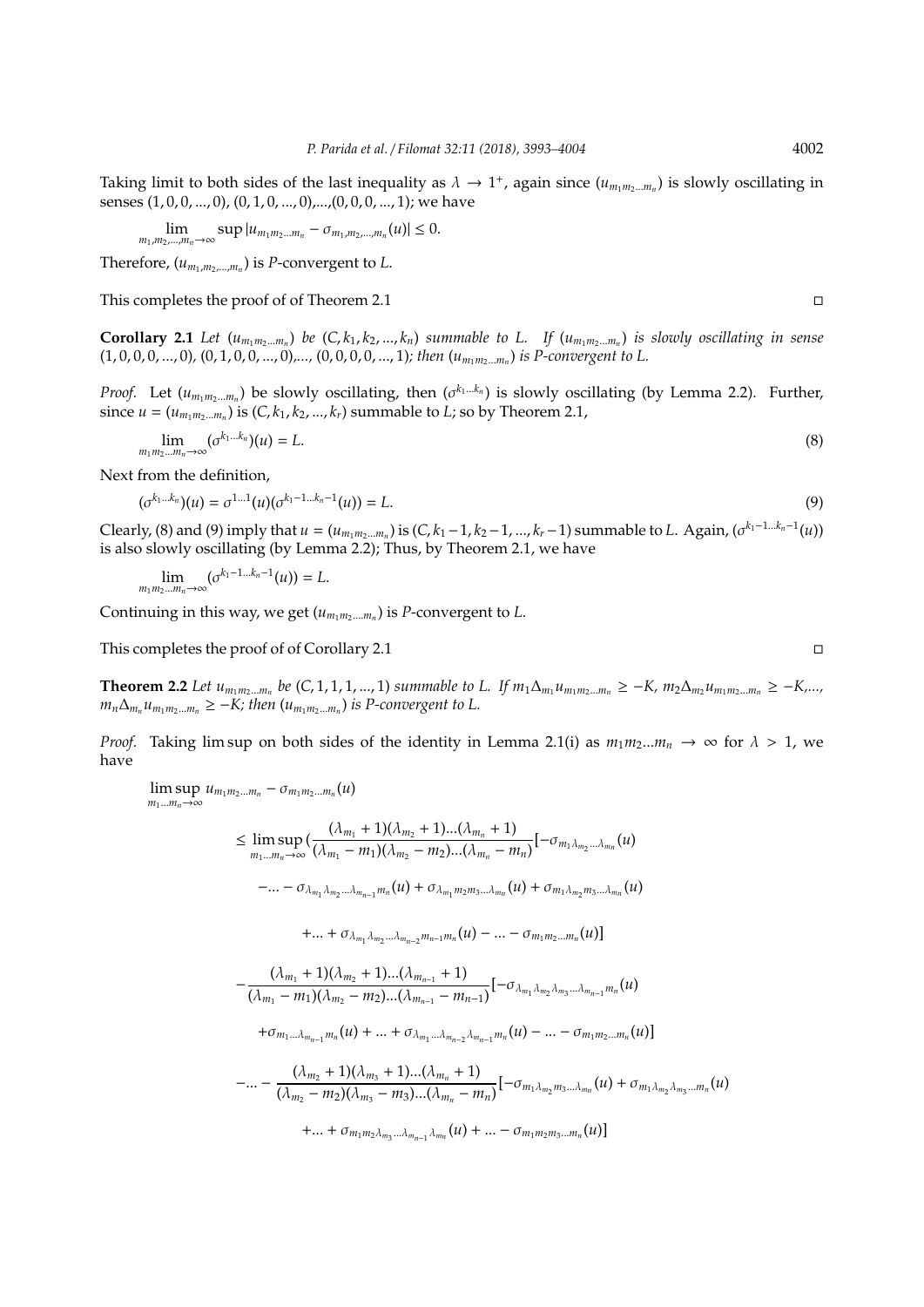*P. Parida et al.* / *Filomat 32:11 (2018), 3993–4004* 4003

$$
+\frac{(\lambda_{m_1}+1)}{\lambda_{m_1-m_1}}[\sigma_{\lambda_{m_1}...m_n}(u)-\sigma_{m_1...m_n}(u)]+...+\frac{(\lambda_{m_1}+1)}{\lambda_{m_n-m_n}}[\sigma_{m_1...\lambda_{m_n}}(u)-\sigma_{m_1...m_n}(u)]
$$
  
+ 
$$
\limsup_{m_1...m_n\to\infty}-\frac{1}{(\lambda_{m_1}-m_1)...(\lambda_{m_n}-m_n)}\sum_{i_1=m_1+1}^{\lambda_{m_1}}\sum_{i_2=m_2+1}^{\lambda_{m_2}}... \sum_{i_n=m_n+1}^{\lambda_{m_n}}(u_{i_1...i_n}-u_{m_1...m_n}).
$$

Since the first term on the right-hand side of the last inequality vanishes by Lemma 2.1(i), we have

lim sup  $\limsup_{m_1 \dots m_n \to \infty} u_{m_1 m_2 \dots m_n} - \sigma_{m_1 m_2 \dots m_n}(u)$ 

$$
\leq \limsup_{m_1...m_n \to \infty} \left(-\frac{1}{(\lambda_{m_1}-m_1)...(\lambda_{m_n}-m_n)} \sum_{i_1=m_1+1}^{\lambda_{m_1}} \sum_{i_2=m_2+1}^{\lambda_{m_2}} ... \sum_{i_n=m_n+1}^{\lambda_{m_n}} \times \left(\sum_{r_1=m_1+1}^{\lambda_{m_1}} \Delta_{r_1} u_{r_1 i_2 ... i_n} + \sum_{r_2=m_2+1}^{\lambda_{m_2}} \Delta_{r_2} u_{m_1 r_2 i_3 ... i_n} + ... + \sum_{r_n=m_n+1}^{\lambda_{m_n}} \Delta_{r_n} u_{m_1 m_2 ... m_{n-1} r_n}\right)\right).
$$

From the given conditions of Theorem 2.2, we obtain

$$
\limsup_{m_1...m_n \to \infty} u_{m_1...m_n} - \sigma_{m_1 m_2...m_n}(u)
$$
\n
$$
\leq \limsup_{m_1...m_n \to \infty} \left( -\frac{1}{(\lambda_{m_1} - m_1)...(\lambda_{m_n} - m_n)} \sum_{i_1 = m_1+1}^{\lambda_{m_1}} \sum_{i_2 = m_2+1}^{\lambda_{m_2}} ... \sum_{i_n = m_n+1}^{\lambda_{m_n}}
$$
\n
$$
\left( \sum_{r_1 = m_1+1}^{\lambda_{m_1}} -\frac{K}{r_1} + \sum_{r_2 = m_2+1}^{\lambda_{m_2}} -\frac{K}{r_2} + ... + \sum_{r_n = m_n+1}^{\lambda_{m_n}} -\frac{K}{r_n} \right)
$$

for some  $K \geq 0$ . Hence we get,

$$
\limsup_{m_1 m_2 \dots m_n} (u_{m_1 m_2 \dots m_n} - \sigma_{m_1 m_2 \dots m_n}(u)) \leq \limsup_{m_1 m_2 \dots m_n} \left( K_1 \log(\frac{\lambda_{m_1}}{m_1}) + \dots + K_n \log(\frac{\lambda_{m_n}}{m_n}) \right)
$$

for some  $K_1, K_2, ..., K_n \geq 0$ . Therefore, we have

$$
\limsup_{m_1m_2...m_n\to\infty} (u_{m_1m_2...m_n}-\sigma_{m_1m_2...m_n}(u)) \leq K_{n+1}\log\lambda, \text{ for some } K_{n+1}\geq 0.
$$

Taking the limit to both sides as  $\lambda \rightarrow 1^+$ , we obtain

$$
\limsup_{m_1 m_2 \dots m_n \to \infty} (u_{m_1 m_2 \dots m_n} - \sigma_{m_1 m_2 \dots m_n}(u)) \le 0.
$$
\n(10)

×

Similarly, for  $0 < \lambda < 1$  Lemma 2.1(ii) implies,

$$
\liminf_{m_1 m_2 \dots m_n \to \infty} (u_{m_1 m_2 \dots m_n} - \sigma_{m_1 m_2 \dots m_n}(u)) \ge 0.
$$
\n(11)

Clearly, by the inequalities (10) and (11);  $(u_{m_1m_2...m_n})$  is *P*-convergent to *L*.

This completes the proof of of Theorem 2.2  $\Box$ 

## **Acknowledgement**

The authors are grateful to the referees for their useful comments and suggestions.